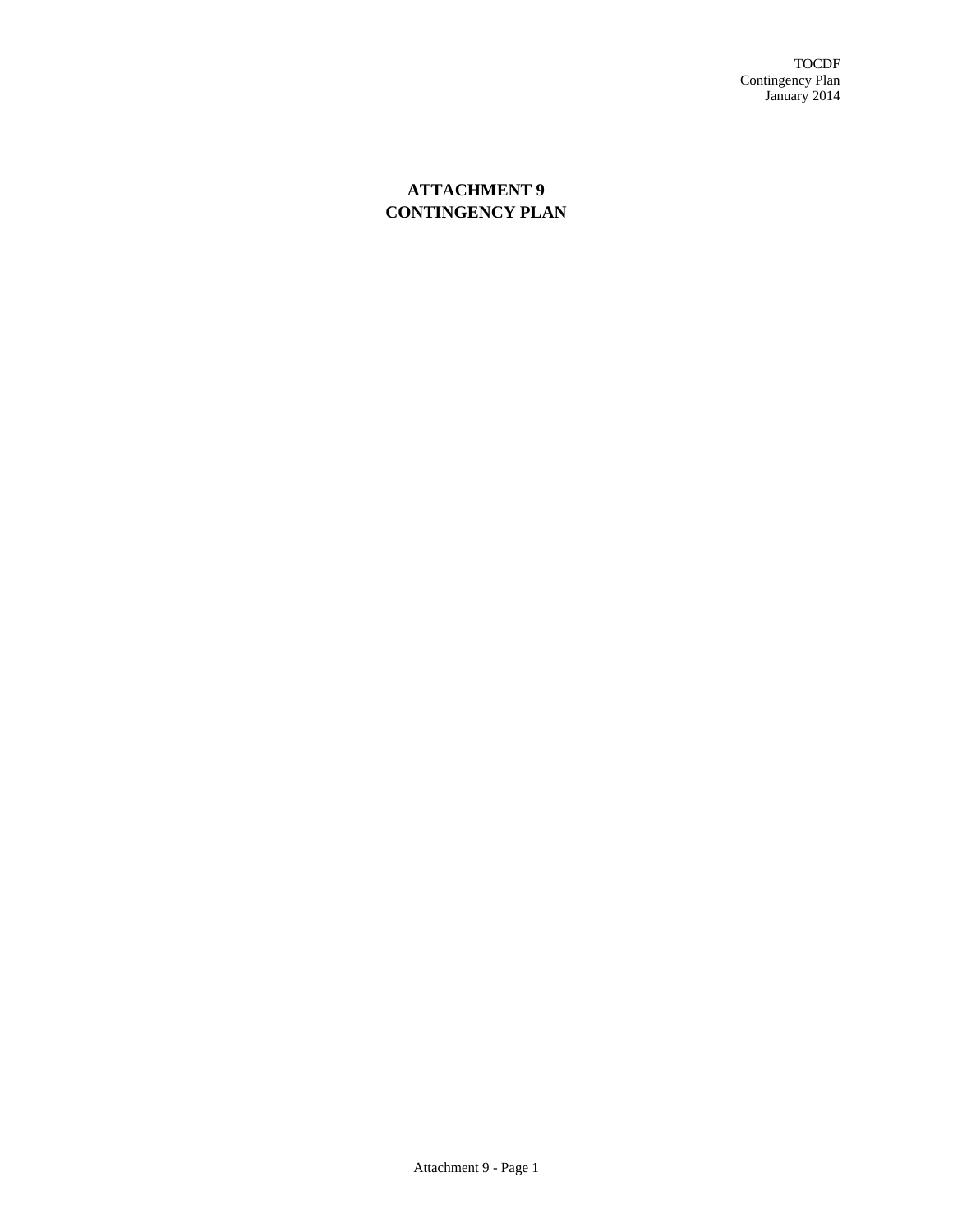### **9.0 CONTINGENCY PLAN [R315-3-2.5, R315-8-4]**

- 9.0.1 This Contingency Plan provides for hazardous waste management and describes the actions facility personnel will take in response to fires, explosions, or any unplanned sudden or non-sudden release of hazardous waste or hazardous waste constituents from their containment systems.
- 9.0.2 The TOCDF is undergoing closure and last remaining hazardous waste management unit that remains operational is the permitted container storage area located in Warehouse S-2. Releases of hazardous waste have a potential of occurring at the multiple 90-day storage locations still operated and at the Chemical Assessment Laboratory (CAL). With closure of the TOCDF nearly complete, the potential for a large release of hazardous waste or materials is greatly reduced.

#### 9.1 **CONTINGENCY PLAN ACTIONS [R315-8-4-3(a)]**

9.2 Safety Guideline GDL-SA-040, available on site, is a collection of "Contingency Action Plans" (CAPs), which deals with specific probable emergencies at the TOCDF. Each incident CAP is a detailed description of indications, observations, responsibilities, immediate actions, and follow-on actions. These emergency situations include industrial chemical spills, medical emergencies, evacuation, and personnel accountability procedures.

#### 9.3 **COORDINATION AGREEMENTS AND SUPPORT ORGANIZATIONS [R315-8- 4.3(b), R315-8-3.7]**

- 9.3.1 There is an Interservice Support Agreement (ISA) with Tooele Army Depot (TEAD) which includes a specific contingencyrelated provision related to fire protection.
- 9.3.2 TEAD Fire Prevention and Protection Division will provide emergency firefighting, hazardous materials services and support for all TOCDF areas and building facilities. The TEAD maintains a staffed fire station at the TEAD South (TEAD-S) Area. Should the TEAD-S fire personnel require additional resources while dealing with an event they can call upon the following local fire departments that are within 20 miles of TEAD-S; TEAD, Stockton, Tooele City, and Tooele County.
- 9.3.3 Police assistance is summoned by the Entry Control Facility calling 911.
- 9.3.4 Personnel that are injured as a result of an incident requiring an emergency response may be transported to Mountain West Medical Center or the Utah Valley Regional Medical Center.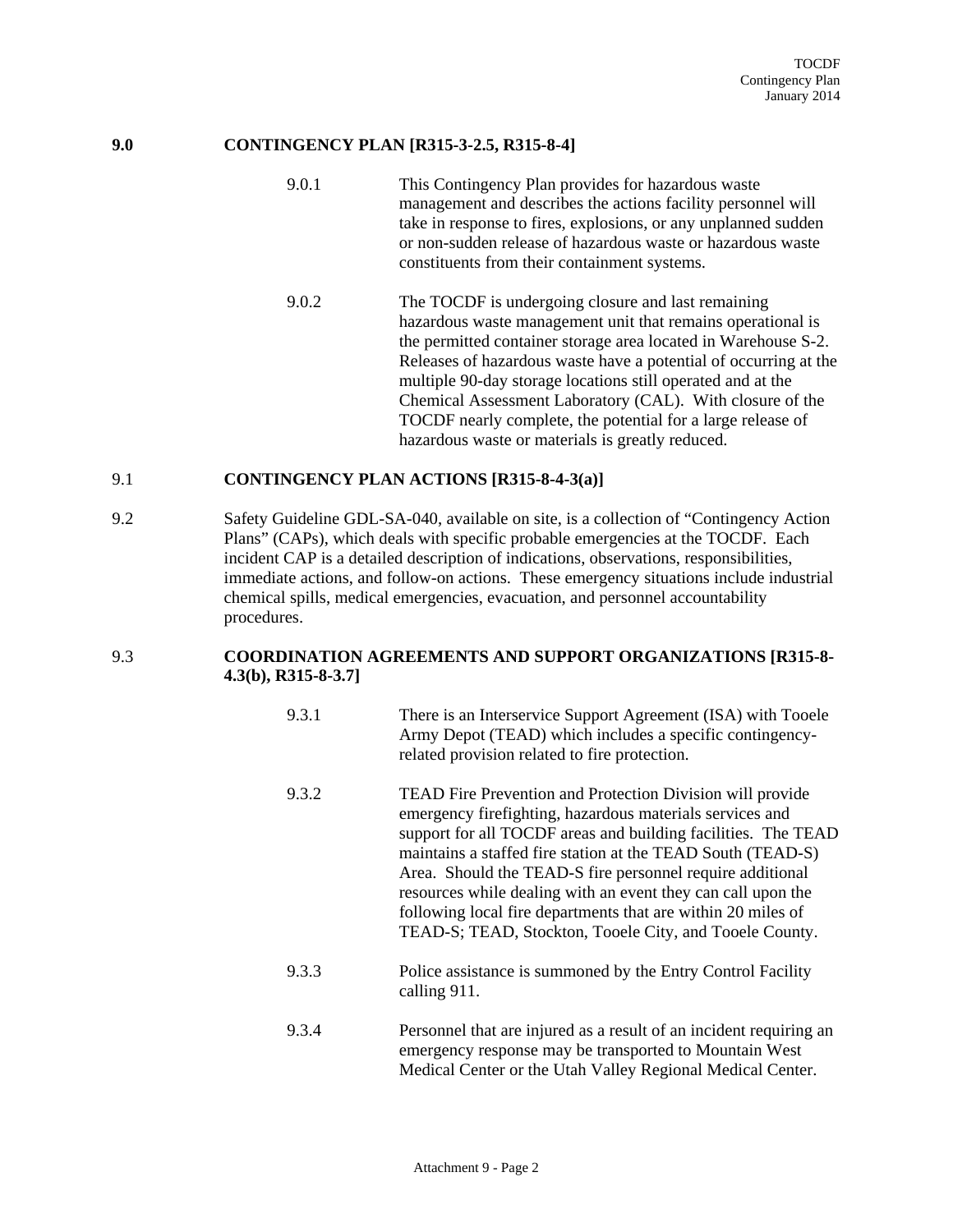#### 9.4 **EMERGENCY COORDINATOR NAMES, ADDRESSES, AND PHONE NUMBERS[R315-8-4.3(c)]**

<sup>9.4.1</sup> The name, work phone numbers and home phone numbers, and addresses of personnel qualified to act as Facility Emergency Coordinators are shown in Table 1 below.

| <b>Table 1</b>                  |                                                                  |                                                |                    |
|---------------------------------|------------------------------------------------------------------|------------------------------------------------|--------------------|
| <b>Emergency Coordinators</b>   |                                                                  |                                                |                    |
| <b>Responsibility Hierarchy</b> | <b>Name and Address</b>                                          | <b>Work Phone</b>                              | <b>Home Phone</b>  |
| <b>Primary</b>                  | Ryan Whitehouse<br>1307 Brandy Lane<br>Tooele, UT<br>84074       | $(435) 833 - 7437$                             | $(435) 830 - 3562$ |
| 1 <sup>st</sup> Alternate       | Sean McClatchey<br>755 East 890 North<br>Tooele, UT<br>84074     | $(435)$ 833-7858<br>Cell<br>$(435) 830 - 7114$ | $(435) 843 - 1341$ |
| $2nd$ Alternate                 | Mace McKinney<br>1666 North 17790 West<br>Fairfield, UT<br>84013 | (435) 843-6932<br>Cell<br>$(435) 830 - 9285$   | $(801) 766 - 0185$ |

## 9.5 **EMERGENCY EQUIPMENT [R315-8-4.3(d)]**

- 9.5.1 Emergency Response operations are activated by a First Responder contacting the Entry Control Facility (ECF). The ECF is the communications center for emergency response involving TOCDF and all TOCDF-operated facilities. First Responders use the existing local phone system, cell phones, or radios to contact the ECF to begin the emergency response. The ECF can be reached by telephone or by hand-held radio at the following numbers:
- Emergency (non-cellular) Telephone Call 911.
- Telephone (435) 833-7700.
- ECF Cellular Telephone (435) 830-2472.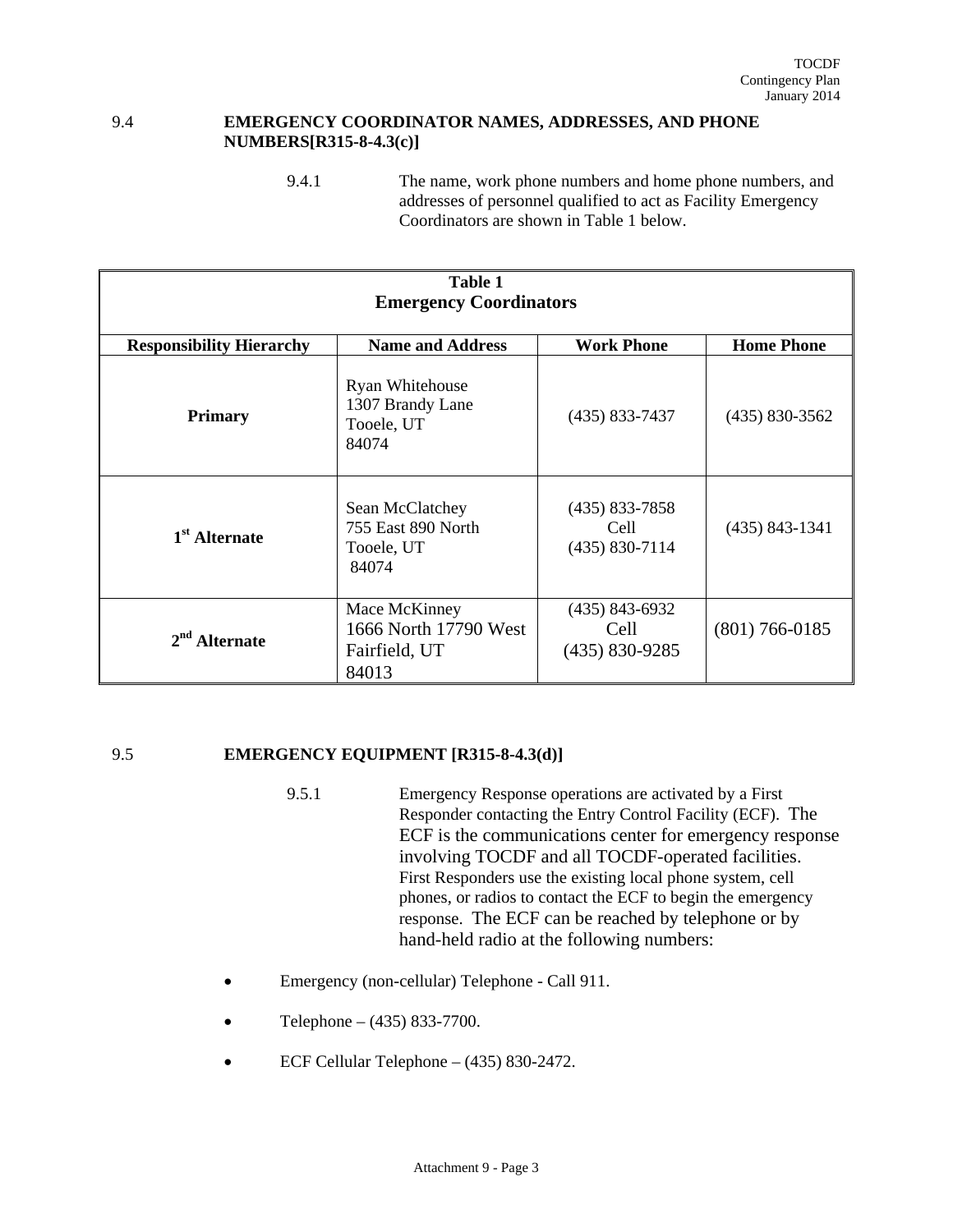- 9.5.2 Site personnel are notified that emergency operations are in effect by use of a site wide Public Address (PA) system. The announcements originate from the ECF.
- 9.5.3 The scope of TOCDF hazardous waste operation is greatly reduced as the facility is currently being closed as required by Attachment 10 of this permit. Hazardous waste management activities are limited to the storage of containerized hazardous waste for greater than 90 days in S-2 and less than 90 day storage areas. There also remains a potential for small hazardous materials spill at the Chemical Assessment Laboratory (CAL).
- 9.5.4 Hand held fire extinguishers are located throughout the facility, to include the S-2 warehouse. These extinguishers are capable of putting out fire smaller than the size of a small trash can. Employees are authorized to attempt to extinguish fires using portable fire extinguishers if it is possible and is safe to do so. For fires too large to be extinguished by portable fire extinguisher employees should evacuate the affected areas and notify TEAD Fire and request support.
- 9.5.5 Hazardous waste releases at these locations are remediated using spill kits that are stored in S-1 and transported to the release site. Each of the two spill kits located in S-1 is comprised of the following list of equipment.
	- Bung Wrench (one)
	- Shovels (two)
	- Broom (one)
	- Drum Sling (one)
	- Belly Patch (two)
	- Absorbent (pigs, pads, vermiculite) enough to absorb the contents of one 55-gallon drum
	- Tool Kit/Socket Set (one)
- 9.5.6 The TEAD-S Fire Department is notified of the need for their assistance if the magnitude of the release exceeds the capabilities of the spill kits.

#### 9.6 **EVACUATION ROUTES [R315-8-4.3(e)]**

9.6.1 TOCDF has two locations designated as Muster Areas. These area locations area:

9.6.2

- Southwest of the ECF at the Flag Pole
- TG-09 (Northeast of S-1)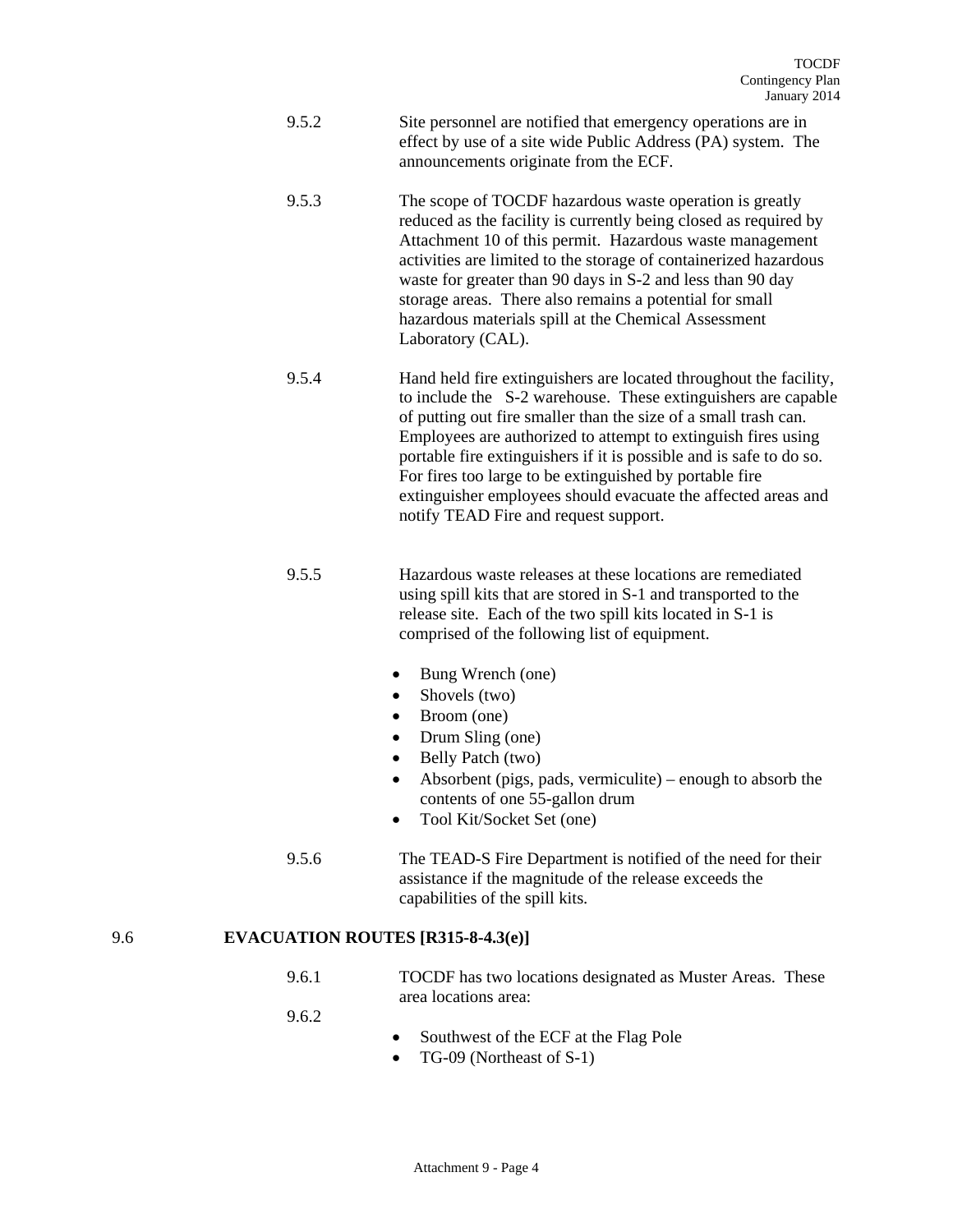- 9.6.3 The evacuation routes applicable to the S-2 warehouse are shown in Figure 1.
- 9.6.4 For additional evacuation procedures refer to GEN-06 in GDL-SA-040.